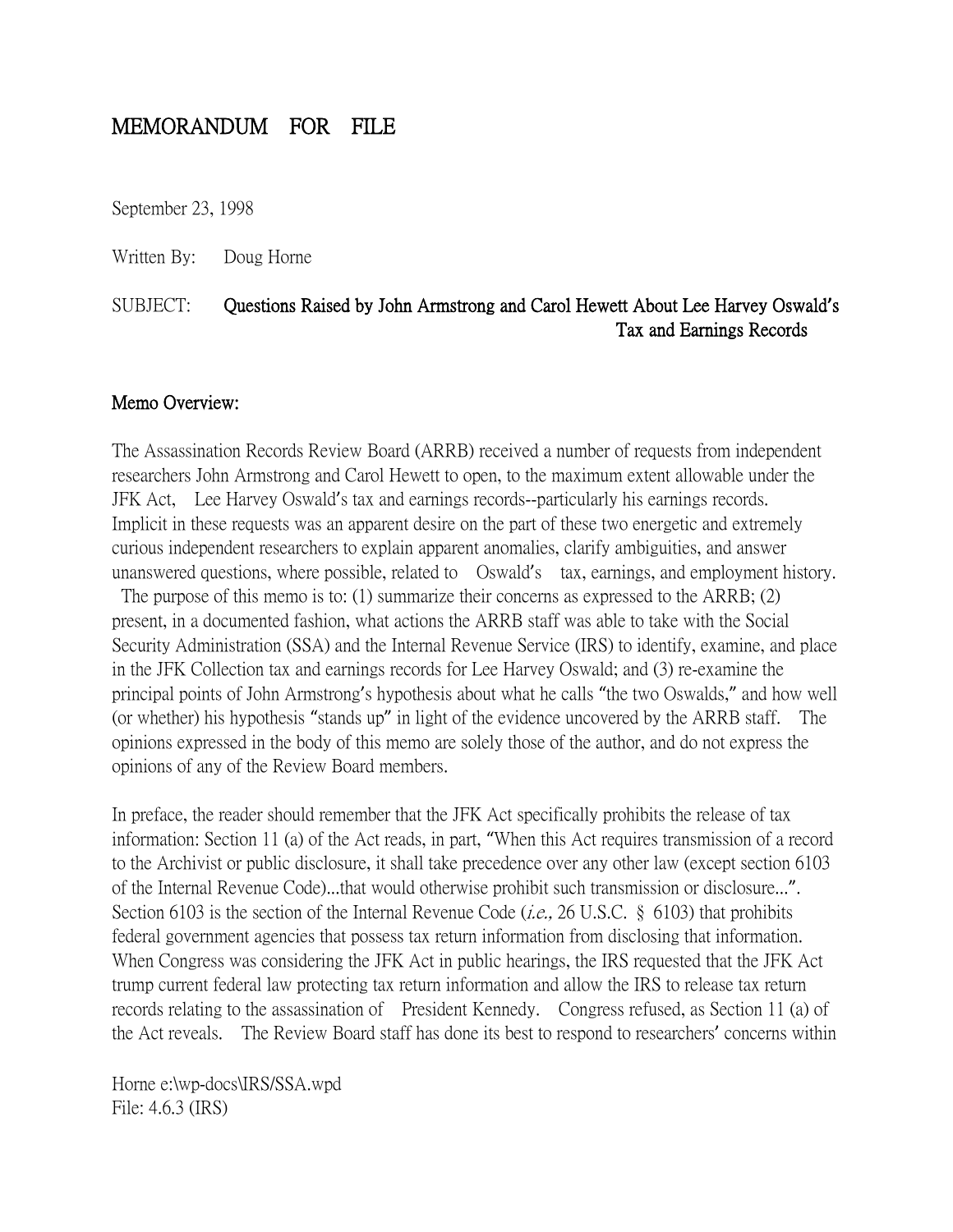the handicaps imposed by Section 11 (a) of the Act. To its credit, the Review Board recommended in its final report "...that Congress enact legislation exempting Lee Harvey Oswald's tax return information, Oswald's employment information obtained by the Social Security Administration, and other tax or IRS related information in the files of the Warren Commission and the HSCA from the protection afforded it by Section 6103 of the Internal Revenue Code, and that such legislation direct that these records be released to the public in the JFK Collection."

#### The Concerns of John Armstrong and Carol Hewett:

Enclosures (1) through (5) are specific requests received from John Armstrong and Carol Hewett for tax and earnings information on Lee Harvey Oswald in the 1950s. Enclosure (6) is a recent posting on the Internet about John Armstrong's hypothesis. Summarizing, Armstrong and Hewett are concerned that the government's records on Oswald's pre-Marine Corps employment and wages may be bogus, falsified records, for the following reasons (in combination--read sequentially):

-Enclosure (9), two pages from a very long list of evidence turned over from the Dallas Police Department to the FBI *on November 26, 1963*, contains three entries (for evidence items # 168, # 169, and # 175) that reference W-2 forms for Lee Oswald's withholding tax for the years 1955 and 1956.

-Mr. Armstrong is suspicious because when the microfilm taken on November 26-27, 1963 by the local Dallas FBI (SA Howe) of the numerous items in evidence on the extensive, multi-page list was developed by the Dallas Police Department, items of evidence #s 164-360 were found not to have been recorded on film--see Jesse Curry letter to Gordon Shanklin of December 3, 1963 (an attachment to enclosure (2)). In his letter of December 3, 1963, Chief Curry had to request that the FBI laboratory in Washington rephotograph these items of evidence.

-Because Mr. Armstrong, during the course of his research, believed he had discovered apparent discrepancies between Oswald's school and employment records at various times--and furthermore, had collected eyewitness recollections that he claimed were at variance with Oswald's documented educational and employment history--he decided to look into the "issue dates" on the Employer Identification Numbers (EINs) found on the W-2 forms for Lee Harvey Oswald rephotographed by the FBI in response to Chief Curry's letter of December 1963.

-Enclosure (2) documents that in September, 1995, two members of the public wrote, and received replies from, the Internal Revenue Service (IRS) office in Memphis, Tennessee regarding questions they had about the issue dates of two of the EINs, specifically for the EIN on a Dolly Shoe Company Lee Harvey Oswald W-2 Withholding Tax Statement for 1955, and the EIN on a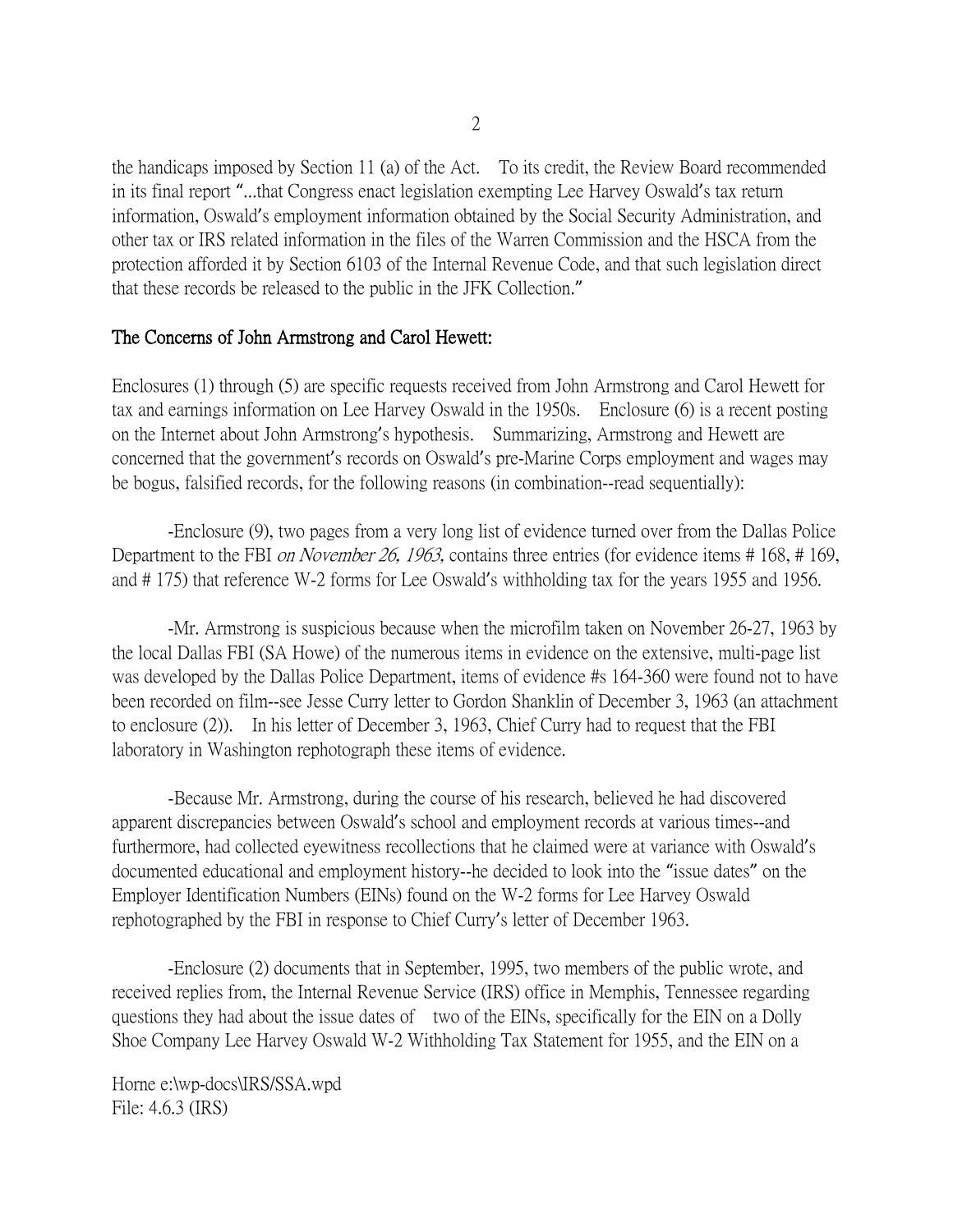Pfisterer Dental Lab Co. Lee Harvey Oswald W-2 Withholding Tax Statement for 1956.

-The two replies from the Memphis IRS office, both dated October 17, 1995 and documented in enclosure (2), indicated that the EINs for both Dolly Shoe Company and Pfisterer Dental Lab Co. were established in January, 1964. Armstrong wondered how W-2 forms dated from the mid-1950s, and collected as evidence on November 26, 1963, could be "established in January 1964." To researcher John Armstrong, this was solid proof that the FBI had created two bogus W-2 forms--forgeries--as part of a cover-up. He apparently viewed the initial failure by the FBI to properly microfilm the W-2 forms as a conscious act of omission, and their delay in recording these items on film as the period in which the cover-up (*i.e.*, the creation of the suspected forgeries) was determined to be necessary, and subsequently implemented. In enclosure (3), fellow-researcher Hewett opines that the EIN for a third Oswald employer, Gerard F. Tujague, Inc., deductively must also have been "established in January 1964," because its numerical sequence fits in-between those established for Pfisterer's and Dolly Shoe Company during that same month.

-The "clincher" for Armstrong seems to have been the content of the FBI's November 26, 1963 report of its November 23, 1963 interview of U.S. Air Force Airman Palmer E. McBride, a former work associate of accused assassin Lee Harvey Oswald at the Pfisterer Dental Lab Co. in New Orleans, La. [The context for evaluating this report is Oswald's entry date into the U.S. Marine Corps--October 24, 1956--which is also concurrent with when he left New Orleans.] The FBI report states (in enclosure (7)) that McBride recalled associating with Oswald in late 1957 and in early 1958, at a time when Oswald is firmly documented to have been serving in the Marine Corps in California and Japan. To Armstrong, this Palmer McBride interview report, in corroboration with the Memphis IRS determinations that the EINs on two W-2 forms from 1955 and 1956 were "established in January 1964," was conclusive proof that there were really two Oswalds--one in New Orleans in 1957 and 1958, and the other (the Marine) in California and Japan at the same time.

-The author attended two lectures by Mr. Armstrong (in 1994 and 1995), and is aware of the basic structure of his working hypothesis, which postulates that there were two Lee Harvey Oswalds, and that the "birth" Oswald loaned his identity to a covert operative as part of that agent's "legend," and that this "false Oswald" then joined the Marine Corps for cover and deception purposes (in preparation for a mission--a false defection to the Soviet Union), while the "birth" Oswald remained in New Orleans, working at Pfisterer Dental Lab., with Palmer McBride. His contention was that the U.S. government---in order to cover up the embarrassing fact that President Kennedy's accused assassin had previously been a false defector to the USSR, and in that guise an employee of the U.S. government intelligence community, with its endless possible implications and ramifications for the assassination---took action immediately after the assassination to both suppress the real W-2 forms for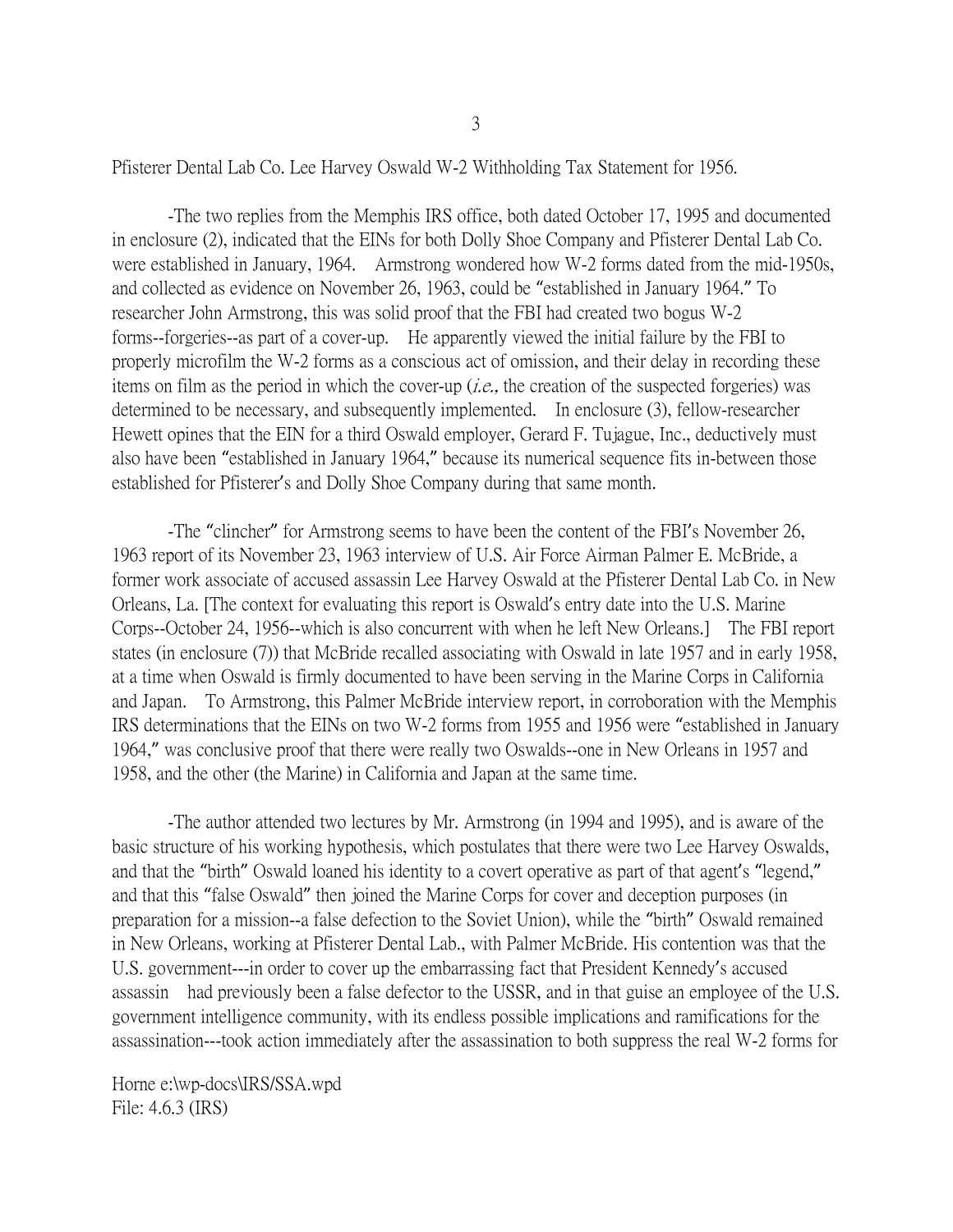the "birth" Oswald, and to modify these same W-2 forms (for the "birth" Oswald) by modifying the year on the forms to indicate that the "birth" Oswald had been working at various establishments in 1955 and 1956 (vice 1957 and 1958), so that there would be no conflict with the well-established documentary record of the "covert" or "false" Oswald in the Marine Corps in 1957 and 1958. Since the IRS reported in October, 1995 to Mr. Goodman and Ms. Faircloth that the two respective EINs they were inquiring about were "established in January 1964," Armstrong viewed this information as a "smoking gun," *i.e.*, an exposure of the alleged FBI-orchestrated W-2 form forgeries, in which the IRS had indirectly and unwittingly, but accurately verified creation of a "new" (fraudulent) W-2 form by admitting (in 1995) the date that a new EIN was assigned to each company, in support of the government's alleged cover-up. [Armstrong finds further support for his hypothesis in the apparent discrepancies found by he and researcher Jack White among the numerous photographs of Oswald in the historical record--that is, since they see numerous dissimilarities between pictures of Oswald taken at different times, they have concluded that some photos depict the "birth" Oswald; some depict the "covert operative;" and some are "composite" photos of both men.]

-Researchers Armstrong and Hewett have requested a number of times that the Review Board obtain information on when the EINs for Oswald's other two pre-Marine employers of record, the Tujague and J. R. Michael shoe stores, were issued, and information on Lee Harvey Oswald's recorded income (by amount per quarter, per employer, per year) from the Social Security Administration. [Presumably, their focus has been on obtaining Social Security Administration earnings records because they were well aware of the prohibition in the JFK Act against release of "tax information," i.e., tax returns for various years in question; implicit in their repeated requests for Social Security Administration earnings records for Oswald is their assumption, or perhaps hope, that SSA "earnings information" is distinct and different from what the IRS considers "tax information."] Their requests have been focused on records, which has been appropriate, given that requests for records were central to the scope and mandate of the JFK Records Act; what was problematic to the Review Board staff was to what extent the IRS Code § 6103 exemption in Section 11 (a) of the JFK Act would prohibit us from responding to their requests for documents.

### Actions Taken by the ARRB Staff to Obtain Tax Information (Tax Returns and EIN issue dates), and Employment and Earnings Records for Lee Harvey Oswald:

The Review Board staff concluded its business with the Social Security Administration in 1997, and concluded its business with the Internal Revenue Service in 1998. Although initial progress with these agencies was slow, ultimately the ARRB received very good cooperation and was extremely successful in stimulating the SSA and IRS to conduct thorough searches, locate assassination records, create identification aids (RIFs), and place them in the JFK Collection at NARA. Most of these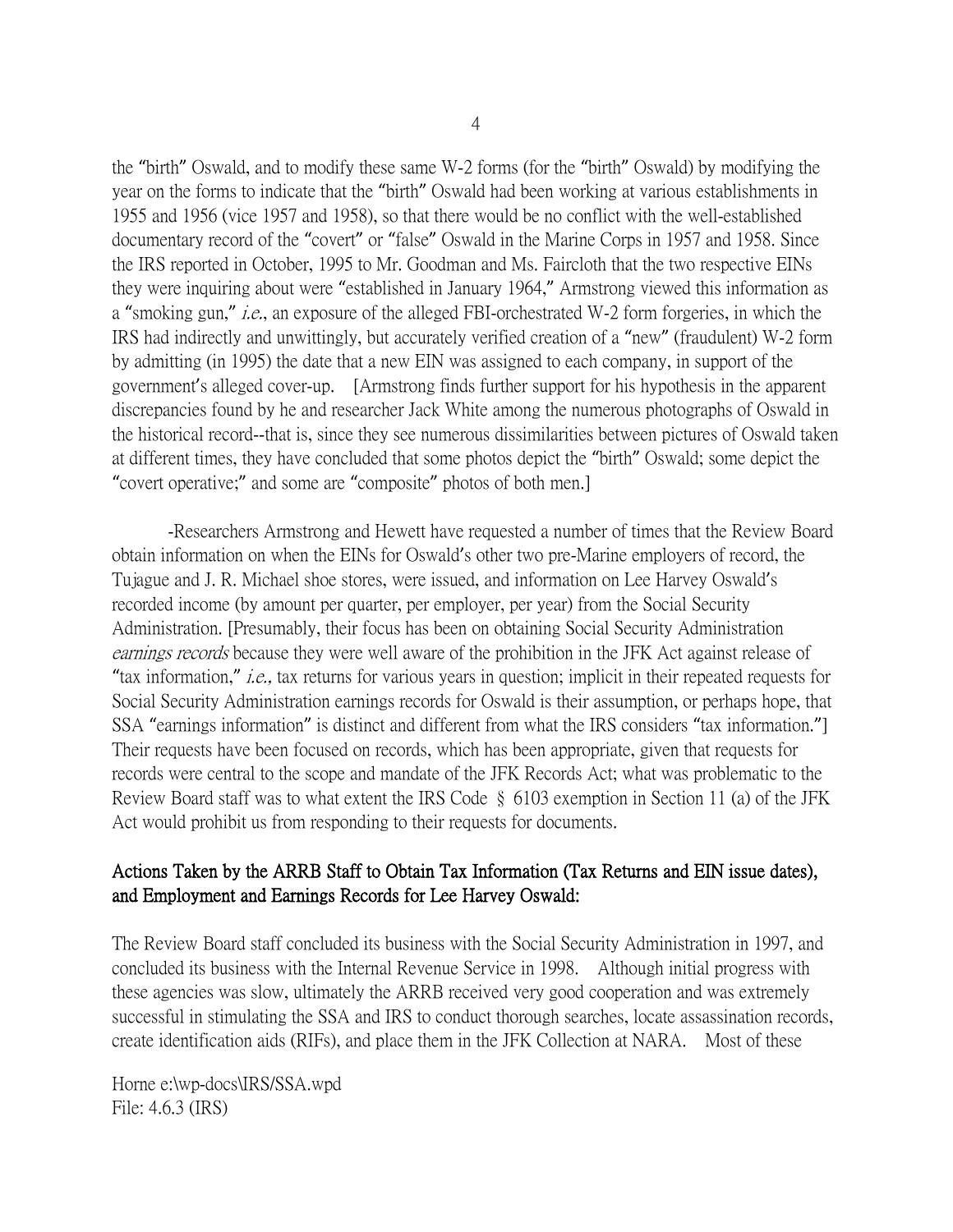records are sealed in accordance with Section 11 (a) of the JFK Act, unless or until Congress amends Section 6103 of the IRS Code; but many of the records located by the IRS and SSA, and subsequently deposited in the JFK Collection (as assassination records), are directly responsive to the requests of researchers Armstrong and Hewett. If Congress will act in accordance with the Revew Board's recommendation in its final report (to modify 26 U.S.C. § 6103), then Armstrong, Hewett, and other researchers interested in Oswald's tax information and employment history will be able to see the source documents they have so ardently requested access to. Meanwhile, much more of the summary information contained in those withheld source documents is now open than the author believed possible, until only a short time ago, as will be explained below.

Listed below is a chronology of actions taken by the Review Board staff with the SSA and IRS in direct response to the Armstrong and Hewett concerns expressed in enclosures (1) through (5)--and the responses received from these two agencies. Whenever appropriate in the opinion of the author, pertinent inquiries made by the ARRB, responses received, and even ARRB staff research products, are appended to this memo as enclosures so that the reader may evaluate them independently. Where sanitization has been required by Section 11 (a) of the JFK Act, the reader will see redactions. [All redactions in the enclosures to this memo are tax information that has been withheld in order to avoid violating Section 6103 of the IRS Code.] Unredacted versions of the redacted enclosures have been placed into the custody of Mr. Steven Tilley, JFK Liaison official at NARA, for safekeeping until such time as 26 U.S.C. § 6103 may be amended to permit their full release.

Chronology (and remarks) follow:

-May 31, 1996: ARRB's Executive Director David Marwell sends a letter (enclosure (10)) to Marina Oswald Porter, requesting that she execute and submit to the IRS a pre-prepared waiver that would allow release of all of Lee Harvey Oswald's tax information to the JFK Collection. [It was thought that receipt of annual tax returns would substantially address which years Oswald earned money, and where, and for what employer, which was a major concern of some researchers.

-September 9, 1996: ARRB's General Counsel, Jeremy Gunn, after discussing this same (unresolved) IRS waiver issue with Marina Oswald Porter on the telephone, sends her enclosure (11).

**-March 5, 1997:** Marina Oswald Porter executes (signs) a *modified version* of the IRS tax information waiver prepared by the ARRB, and mails it to the IRS. This modified version requires the IRS to release her former husband's tax returns only to researchers Ray or Mary La Fontaine, who in turn, as indicated in writing in the modified waiver form, would subsequently make a permanent donation of them to the JFK Collection at NARA *only after* full dissemination of these materials to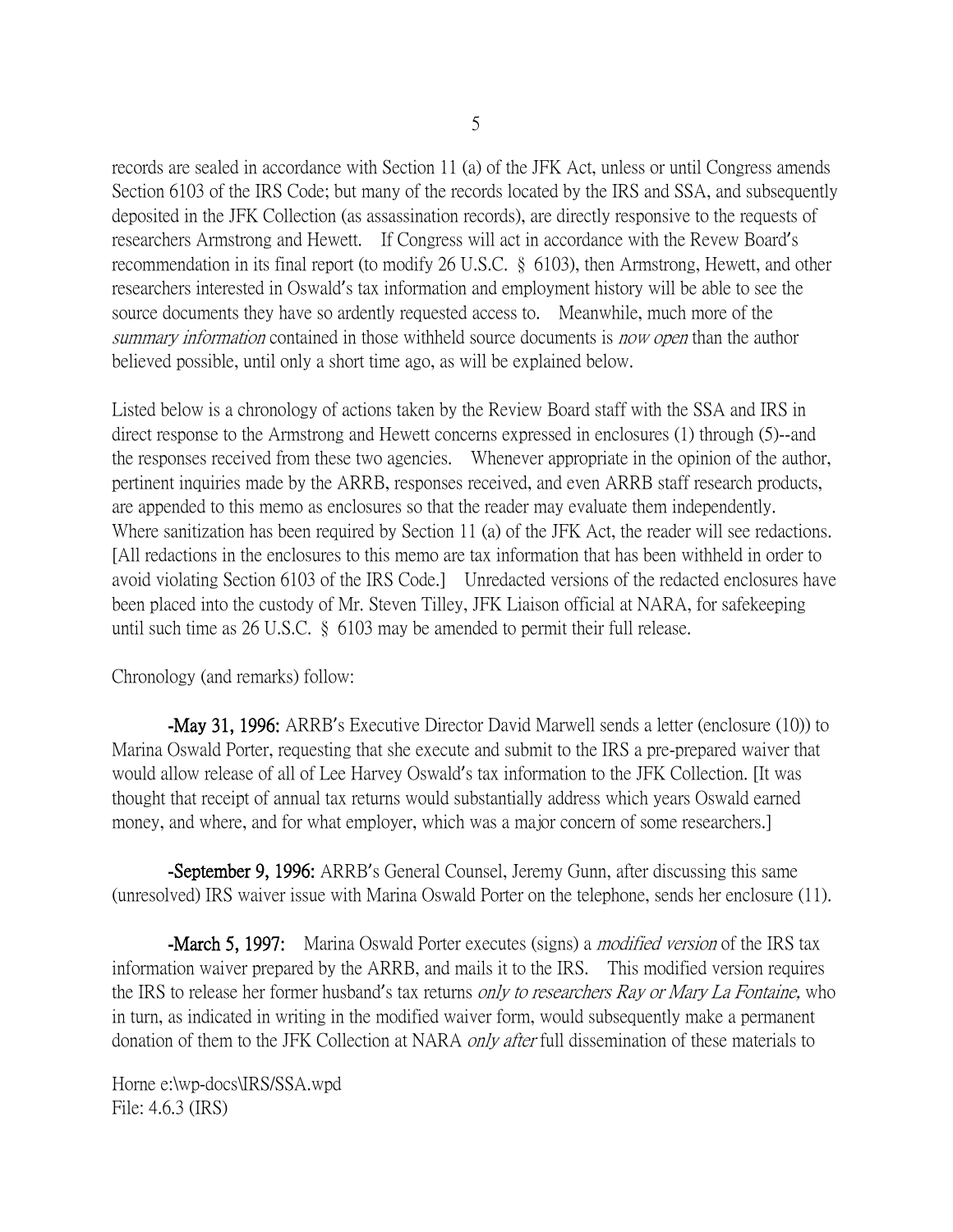the American public via the print and/or electronic media. [The author received assurances from IRS official Bill Lovelace in September, 1998 that the IRS did indeed send these materials to the La Fontaines in 1997, but expressed regret that the IRS could not find a copy of the forwarding correspondence that would have indicated exactly what was sent, and when. A similar inquiry with Mr. Steve Tilley at NARA revealed that as of September, 1998, the La Fontaines had not donated any Lee Harvey Oswald tax returns to the JFK Collection.]

\_\_\_\_\_\_\_\_\_\_\_\_\_\_\_\_\_\_\_\_\_\_\_\_\_\_\_\_\_\_\_\_\_\_\_\_\_\_\_\_\_\_\_\_\_\_\_\_\_\_\_\_\_\_\_\_\_\_\_\_\_\_\_\_\_\_\_\_\_\_\_\_\_\_\_\_\_\_

-July 14, 1997: ARRB Senior Attorney Ron Haron sends a letter (enclosure (13)) to the Social Security Administration which includes, as attachment A, Warren Commission Documents 353 and 353a, which had originally been withheld from the public as restricted Social Security Administration earnings information--but which Mr. Haron's letter indicates *had been open since 1965*. CD 353a is an extract of information on Lee Harvey Oswald's employment history that was provided to the Warren Commission on February 3, 1964: it provided the Warren Commission with Oswald's employers, by quarter, from 1955 through his death in November 1963. The amounts earned from each employer (by quarter) were withheld from the extract by HEW in 1964, but with that exception, this open document provides a wealth of information about whom Oswald was working for, and when. [NOTE: This document contains one very remarkable entry, which the author will discuss in more detail later in this memo, namely: **"**1959, 3d quarter, no earnings reported;**"** remarkable because Oswald**'**s official discharge date from the U.S. Marine Corps is September 11, 1959, meaning that there should have been earnings reported between July 1, 1959 through September 11, 1959. More on this later.]

-September 18, 1997: ARRB staffers Ron Haron and Doug Horne visit the Social Security Administration in Baltimore, Maryland, in order to examine all earnings information that SSA has assembled at the Review Board's request. The primary focus is on Lee Harvey Oswald, although there was much Ruby material also. We were allowed *access* to all of the SSA earnings records on Lee Harvey Oswald, and were allowed to take notes, but were severely cautioned that the IRS considered the SSA*'*s earnings records to be tax information, and accordingly were warned against releasing any information we obtained solely from SSA, vice an outside source. To release information obtained *only* from SSA, and not independently from some other source, we were reminded, would constitute a violation of Section 6103 of the IRS Code, and would be a felony. The author took scrupulous notes and created the research product represented by enclosure (14). [The "tax information"--that is, earnings data--in enclosure (14) that is not also available from other sources is presently redacted, as required by the JFK Act.] During this meeting in Baltimore, the SSA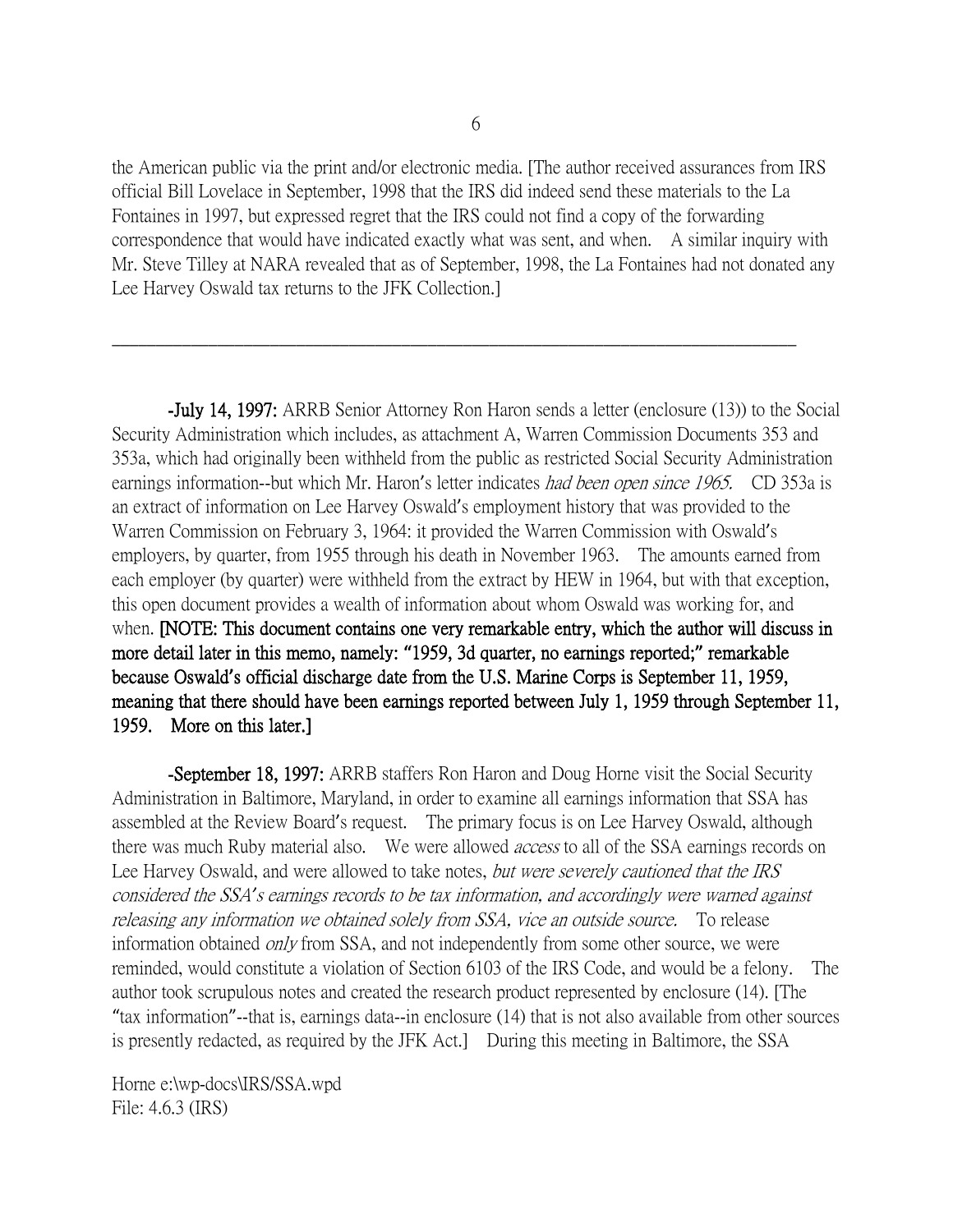agreed to sequester, for perpetuity, all of the earnings records for Lee Harvey Oswald and Jack Ruby that the agency had gathered at the Review Board staff's request.

-January 16, 1998: The ARRB's new Executive Director, Jeremy Gunn, sends a letter (enclosure (15)) to Linda Stiff of the IRS which, in brief, summarizes the results of a "fresh start" meeting between the ARRB and the IRS.

\_\_\_\_\_\_\_\_\_\_\_\_\_\_\_\_\_\_\_\_\_\_\_\_\_\_\_\_\_\_\_\_\_\_\_\_\_\_\_\_\_\_\_\_\_\_\_\_\_\_\_\_\_\_\_\_\_\_\_\_\_\_\_\_\_\_\_\_\_\_\_\_\_\_\_\_\_

-March 12, 1998: The ARRB staff sends a critical letter (enclosure (16)) to the IRS that defines the minimum search criteria acceptable to the Review Board in order for the IRS to demonstrate compliance with the JFK Act. Paragraphs (1) and (5) would constitute those of most interest to researchers Armstrong and Hewett.

-April 30, 1998: Linda Stiff of the IRS signs out a letter (enclosure (17)) to the ARRB that forwards a 21-page IRS legal opinion on substantive issues raised by the ARRB. This document becomes the guiding template for all future IRS responses to ARRB requests during the remainder of the ARRB's tenure.

-May 21, 1998: IRS official Thomas Marusin forwards a letter (enclosure (19)) to the ARRB stating that IRS review of Warren Commission materials made available by Steve Tilley of NARA has been completed.

-June 10, 1998: At the request of ARRB staff member and colleague Laura Denk, staff member Horne (the author) prepares a list of questions (enclosure (19)) for the IRS that attempts to be responsive to the concerns of John Armstrong and Carol Hewett, with accompanying data chart (and the Goodman and Faircloth IRS letters) attached as supplementary information. IRS officials Bill Lovelace and Aileen Summerlin promised to broaden their search, if and as necessary, in an attempt to answer the questions. By this time both of these officials have been working *full time* on ARRB-related business for several months. [Enclosure (19) is redacted where required---where tax information obtained solely from within SSA, and not from outside sources, appeared in the chart.]

-June 26, 1998: IRS official Thomas Marusin sends a letter to the ARRB (enclosure (20)) in which he states that the IRS review of HSCA tax-related documents has been completed.

#### -August 14, 1998: IRS official Aileen Summerlin delivers to ARRB staff member Douglas